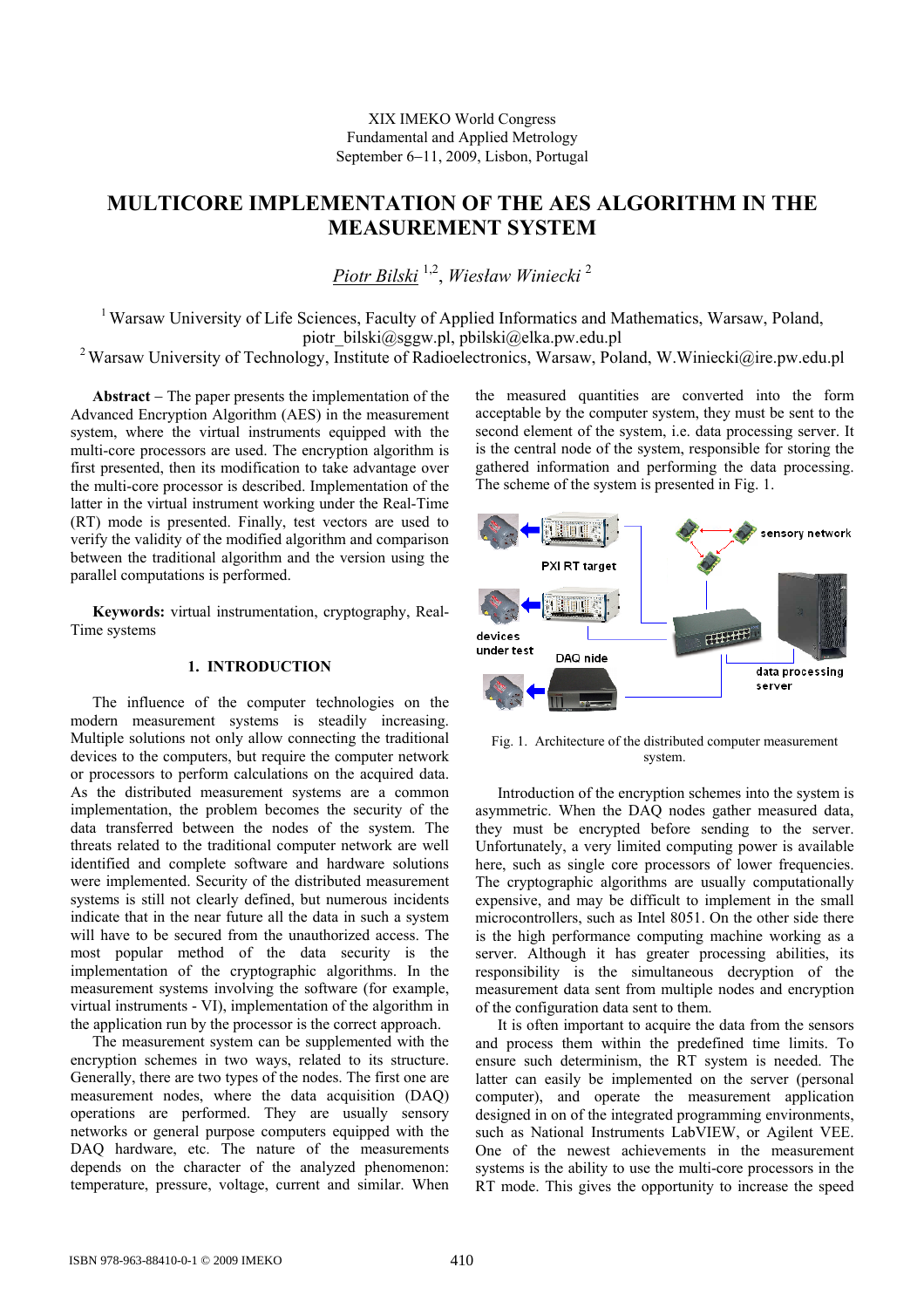of computations and overcome the problem of the RT data processing.

The paper presents the implementation of the AES algorithm in the RT measurement server. The former was designed using the LabVIEW environment and run on the four-core Intel processor. Organization of the paper is as follows. In section 2 the AES algorithm is presented. Section 3 contains discussion of the modification of the original algorithm to take advantage of the multiple cores. In section 4 implementation of the algorithm in LabVIEW environment is described. Section 5 contains the verification of the algorithm and measurements of its efficiency. In section 6 there are conclusions and future prospects.

### **2. THE AES ALGORITHM DESCRIPTION**

The AES algorithm is the most popular symmetric block cipher, approved by the National Institute of Standards and Technology in 2001 [1]. The purpose of the algorithm is to replace the older and less reliable algorithms, such as Data Encryption Standard (DES). The algorithm operates on the 128-bit (16-byte) data blocks (called plain text, in the measurement system the latter can be represented by the acquired samples, arrays etc.) and uses 128-, 192-, or 256 bit key to obtain 128-bit cipher. Application of the algorithm consists of encryption (transformation of the plain text into the cipher) and decryption (the opposite transformation). In both operations, the same key is used. The hardware and software requirements are relatively small, making the AES the most popular symmetric standard [2]. Therefore it can be successfully used in the simple measurement nodes of the distributed system, where sensors and DAQ hardware gather the desired quantities, then create blocks, encrypt them and send to the server. The implementation of the algorithm is based on the substitution-permutation network.

# *2.1. AES encryption scheme*

The pseudocode for the AES encryption is presented in Fig. 1. It transforms the input data (*IN –* measurements) into the cipher (*OUT*) using the expanded key *W*.

```
AEScipher(IN(4⋅Nb), OUT(4⋅Nb), W[Nb⋅(Nr+1)]) 
begin 
   state[4,Nb] = IN 
    AddRoundKey(state, W[0, Nb-1]) 
   for i = 1 to Nr-1 SubBytes(state) 
        ShiftRows(state) 
        MixColumns(state) 
        AddRoundKey(state, W[i⋅Nb, (i+1)⋅Nb-1]) 
   end 
    SubBytes(state) 
    ShiftRows(state) 
    AddRoundKey(state, W[Nr⋅Nb, (Nr+1)⋅Nb-1]) 
   OUT = state
end
```
Fig. 2. Pseudocode of the AES encryption [1].

where *Nb* is the number of the processed bytes (here four), *Nr* is the number of the algorithm's iterations (depending on the length of the key, equal to 10, 12, or 14 respectively), *IN* is the 128-bits long plain text, *OUT* is the output vector (cipher, 128-bits long), *W* is the expanded key (the sequence of *Nb*⋅*(Nr+1)* bytes generated from the initial *Nk* bytes of the key  $K$ ) and *state* is the state matrix (consisting of 4 rows and 32 bits in each row). Operations performed during the encryption include:

• Assignment of the *IN* vector to the *state* matrix and the *state* matrix to the OUT vector. The input bytes vector is transformed into the array, according to (1):

 $state[row, column] = IN[row + 4 \cdot column]$  (1)

The output bytes vector is obtained from the state according to (2):

 $OUT[row + 4 \cdot column] = state[row, column]$  (2)

 $AddRoundKey - the xor operation performed on every$ column of the *state* array, using the particular bytes of the expanded key (3):

 $state[*$ ,  $column] = state[*$ ,  $column] \oplus W[i \cdot Nb + column]$  (3)

SubBytes – operation of exchanging the elements of the *state* matrix into the new values, using the structure called s-box. The latter is the array 16x16, containing the substitution values. The substitution is performed according to (4):

$$
b_i = b_i \oplus b_{(i+4)\text{mod}8} \oplus b_{(i+5)\text{mod}8} \oplus b_{(i+6)\text{mod}8} \oplus b_{(i+7)\text{mod}8} \oplus c_i
$$
 (4)

where  $c_i$  is the bit of the byte  $\{01100011\}$ .

- ShiftRows operation of rotating right the rows of the *state* array at *i* positions, where  $i=(0,1,2,3)$ . This means that the first row is not changed, and the fourth row has the form:  $\{a_3, a_3, a_3, a_3, a_3, a_2\}$ .
- MixColumns in this operation every column of the state array is transformed using the equation (5):

$$
\begin{bmatrix} state_{0,column} \\ state_{1,column} \\ state_{2,column} \\ state_{3,column} \end{bmatrix} = \begin{bmatrix} 02 & 03 & 01 & 01 \\ 01 & 02 & 03 & 01 \\ 01 & 01 & 02 & 03 \\ 03 & 01 & 01 & 02 \end{bmatrix} \begin{bmatrix} state_{0,column} \\ state_{1,column} \\ state_{2,column} \\ state_{2,column} \end{bmatrix}
$$
 (5)

#### *2.2. AES decryption scheme*

The decryption algorithm is similar to the encryption, but contains the inverse array operations, which are also in different order than in the encryption scheme. It will be used by the data processing server do decrypt the incoming measurement data and by the DAQ nodes to decrypt the instructions from the control nodes or the server. The generic decryption procedure [1] is presented in Fig. 3.

The additional operations are as follows:

• InvShiftRows – operation of rotating left the rows of the *state* array at *i* positions, where  $i=(0,1,2,3)$ . Again, the first row is not changed, and the fourth row has the form:  ${a_{3,1} a_{3,2} a_{3,3} a_{3,0}}$ .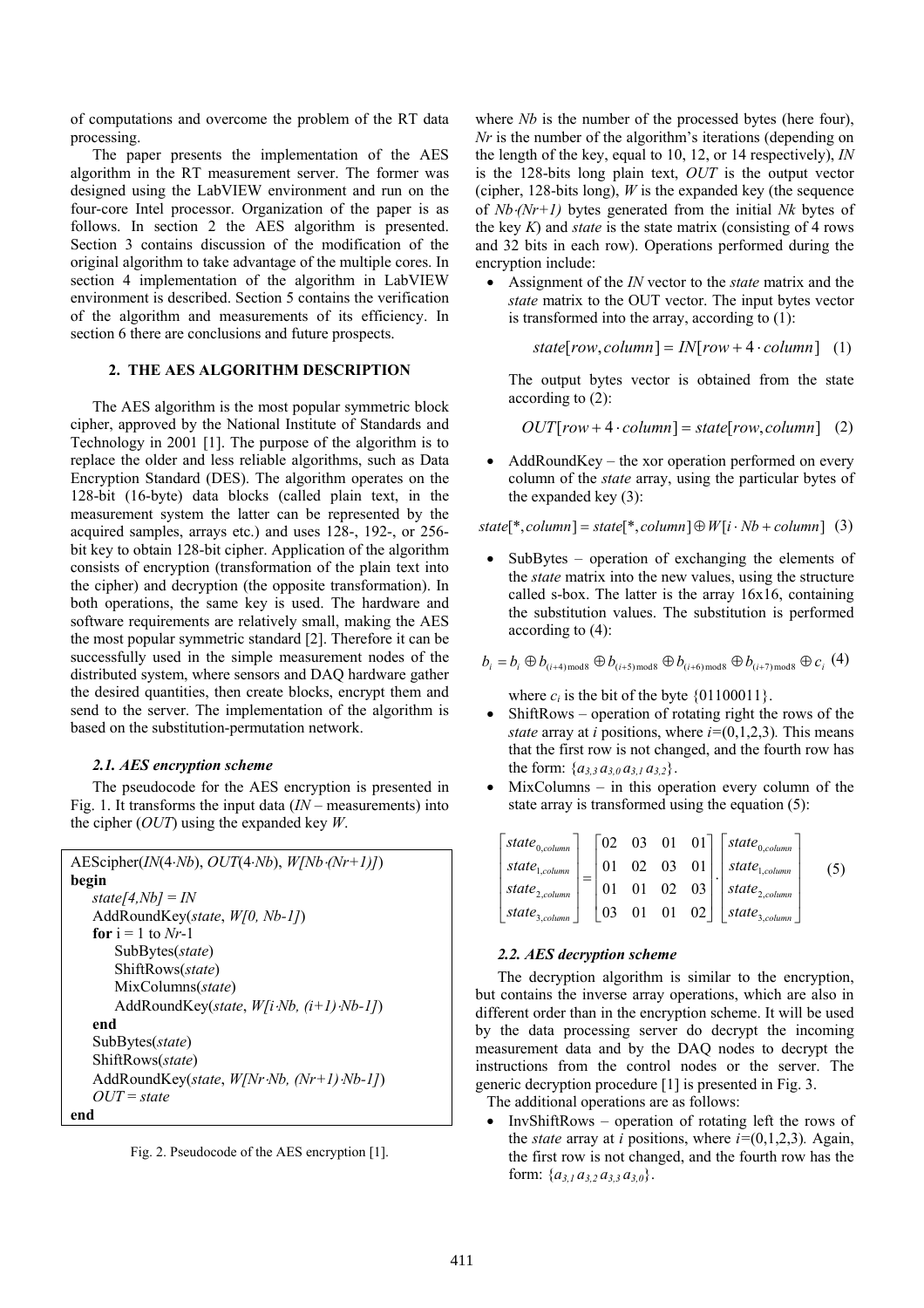- InvSubBytes the inverse operation of exchanging the elements of the *state* matrix into the new values, using the inverted s-box.
- InvMixColumns in this operation every column of the state array is transformed using the equation (6):

| $\lceil state_{0,column} \rceil$      |                    |  |                                                   | $\begin{bmatrix} 0e & 0b & 0d & 09 \end{bmatrix}$   state <sub>0,column</sub> |  |
|---------------------------------------|--------------------|--|---------------------------------------------------|-------------------------------------------------------------------------------|--|
| $\int_{0}^{\infty} state_{1, column}$ |                    |  |                                                   | $\begin{vmatrix} 09 & 0e & 0b & 0d \end{vmatrix}$ state <sub>1,column</sub>   |  |
| $\lceil state_{2,column} \rceil$      |                    |  | $\begin{vmatrix} 0d & 09 & 0e & 0b \end{vmatrix}$ | $\perp$   state <sub>2,column</sub> $\perp$                                   |  |
| $\mid state_{3,column} \mid$          | $\vert$ 0 <i>b</i> |  |                                                   | 0d 09 0e $\vert$ state <sub>3,column</sub>                                    |  |

```
AESinvcipher(IN(4⋅Nb), OUT(4⋅Nb), W[Nb⋅(Nr+1)]) 
begin 
   state[4,Nb] = IN 
    AddRoundKey(state, W[Nr⋅Nb, (Nr+1)⋅Nb-1]) 
   for i = Nr-1 to 1
        InvShiftRows(state) 
        InvSubBytes(state) 
        AddRoundKey(state, W[i⋅Nb, (i+1)⋅Nb-1]) 
        InvMixColumns(state) 
   end 
    InvShiftRows(state) 
    InvSubBytes(state) 
    AddRoundKey(state, W[0, Nb-1]) 
   OUT = state
end
```
Fig. 3. Pseudocode of the AES decryption [1].

### *2.2. Expanded key generation scheme*

The last element of the AES scheme is the expansion of the key  $W$ . It takes the initial cipher key  $K$  and generates from it  $Nb·(Nr+1)$  bytes, further used in the algorithms presented in Fig. 2 and 3.

```
AESkeyexpansion(K(4⋅Nk), W[Nb⋅(Nr+1)], Nk) 
begin 
   i = 0while (i \leq Nk) W[i] = [K[4⋅i] K[4⋅i+1] K[4⋅i+2] K[4⋅i+3]] 
      i = i + 1end 
   i = Nkwhile (i < Nb⋅(Nr+1)) 
        temp = W[i-1]
        if (mod(i, Nk)==0) 
          temp = xor(SubWord(RotWord(temp)),Rcon[i/Nk])
       elseif (Nk > 6 \& \text{mod}(i, Nk) = 4) temp = SubWord(temp) 
        end 
        W[i] = xor(W[i-Nk], temp)
       i = I + 1end 
end
```
Fig. 4. Pseudocode of the key expansion [1].

The algorithm is performed before the encryption or decryption takes place. Its main operations are:

- SubWord the operation similar to SubBytes, as it transforms the input four bytes into the output bytes using the s-box.
- $RotWord the operation of a cyclic permutation,$ changing the position of the bytes in the sequence, according to the following schema:  ${a_0 a_1 a_2 a_3} \rightarrow {a_1}$  $a_2 a_3 a_0$ .
- Rcon a constant word array, that has the following form:  $\{x^{i-1} \{00\} \{00\} \{00\}$ , where  $x^{i-1}$  is the power of  $(02)$  in the field  $GF(2^8)$

The detailed information about all the algorithms can be found in [1].

### **3. THE AES ALGORITHM MODIFICATIONS**

The algorithms presented in section 2 can be used in any node of the distributed system. However, to take advantage of the multiprocessing units present in the nodes responsible for the data processing, their modifications must be proposed. According to the parallel computations paradigms [3], the independent parts of the algorithms must be identified and then prepared to work in separate threads. One of two approaches should be applied here. Both are based on the observation that the algorithms from section 2 perform independent matrix row or column transformations, which can be performed concurrently. Section 3.1 presents the overall approach to the simultaneous block encryption and decryption assuming that multiple processor cores are available (so each core processes its own block). In section 3.2 additional parallelism of the algorithms operations are presented. The efficiency of the latter solution is limited to the size of the matrices and works best with four cores.

### *3.1. Concurrent block encryption and decryption*

The first modification of the original algorithm does not require any changes in the algorithm itself. The procedure involves dividing the input, plaintext bytes into blocks that can be encrypted and decrypted independently. This way multiple blocks can be processed simultaneously. The procedure is multiplied and every copy processes every *i*-th block, according to (6):

$$
AES_j = f(IN_j) \qquad j = \text{mod}(i,4) \tag{6}
$$

where  $j = \{1, ..., n\}$ , *n* is the number of the copies of the AES procedure (performing *n* simultaneous blocks processing) and  $i=1,...,m$ , *m* is the number of the plain text blocks. The first operation here is separating the plain text or cipher blocks into independent streams and then applying the AES encryption or decryption procedures.

The expected increase of the computational efficiency depends on the number of the applied copies of the procedure. Implementation of the modification in the programming language requires multi-threading mechanism. The example of the encryption using the multiple copies of the encrypting procedure is in Fig. 5.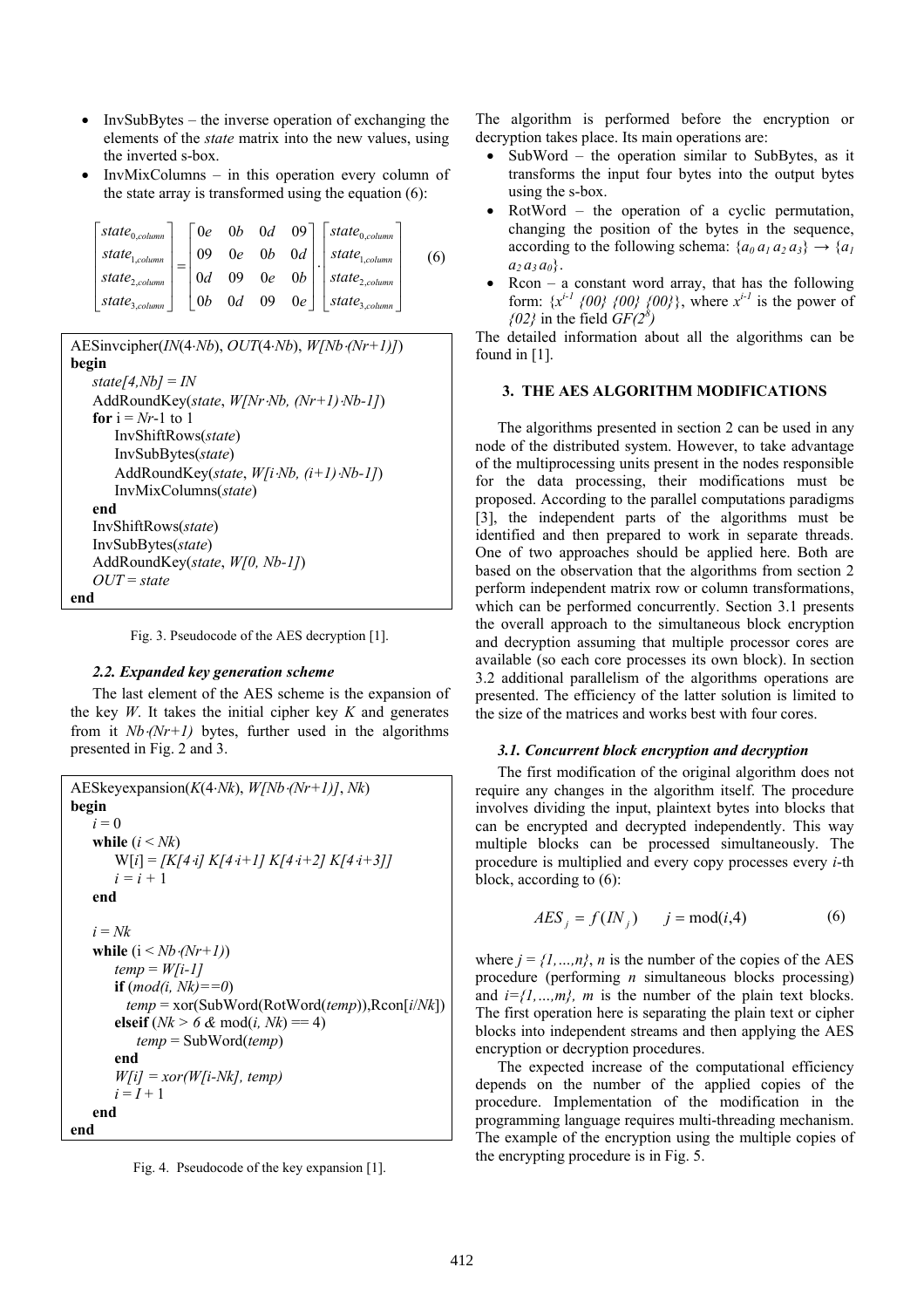

Fig. 5. Exemplary encryption using concurrent AES procedures for *n*=3 and *m*=6.

This modification is especially useful in the data processing server, which obtains multiple data from many DAQ nodes. Also, large amount of data sent from one node (for example, long waveforms – of thousands of samples) must be divided into blocks.

# *3.2. Modification inside the algorithm*

The modification presented in section 3.1 is simple and requires little toil from the designer of the measurement system. However, a more efficient approach may be the modification made inside the algorithm to make every subprocedure inside the AES schedule to be able to run on the independent processor cores. This might also be necessary when the plain text or cipher blocks are processed in relation to the values obtained in the previous iterations. To modify the original algorithm, the analysis of the scheme presented in Fig. 2, 3 and 4 was conducted. The general solution is presented on the exemplary encryption scheme. The decryption and key expansion algorithms are performed the same way. Note that the parallelism of the whole scheme requires firstly row, then column operations.



Fig. 6. Concurrent SubBytes and ShiftRows operations.

Firstly, the steps of the algorithms that are in a sequence can not be modified to be run simultaneously, as their results depend on the results obtained from the preceding operations. Therefore, the steps inside the "for" loop (SubBytes, ShiftRows, MixColumns and AddRoundKey) must be processed sequentially, and no concurrent execution is possible. However, the analysis of the operations inside of these steps shows that the matrix operations can be broken into independent parts.

The SubBytes and ShiftRows are the operations that transform the individual rows in the *state* array – each row can be processed separately. Moreover, as these operations are put one after another in the algorithm, there is no need to treat them as the separate subprocedures. They can be used inside one program function. The result of the optimization is presented in Fig. 6.



Fig. 7. Concurrent MixColumns and AddRoundKey operations.

Similarly, MixColumns and AddRoundKey can be decomposed into the simultaneously processed parts, but this time the latter operate on columns. The solution is presented in Fig. 7.

# **4. IMPLEMENTATION OF THE ALGORITHM**

The proposed modifications were implemented in the exemplary measurement system, where the presented operations could be tested. It consisted of two nodes – DAQ and processing, which justifies application of the encryption and decryption schemes. The algorithm was implemented in the LabVIEW programming environment. To run the parallel tasks under the RT system, RT module was used. Because the cryptographic algorithms for LabVIEW are currently available thanks to the Crypto-G library [4], the AES implementation from the latter was exploited as the reference application. To ensure the parallel computations, the algorithm implementation was modified to run under the RT module. The abilities of the latter of running simultaneously computation-demanding tasks were verified during the previous research [5]. In the designed software the operations must be divided into separate threads (to reflect the concurrent data processing – see section 3). Two approaches to implement the latter were tried. The first one uses the timed sequences [6], i.e. programming structures allowing determination of the order of the particular functions execution and assign the processor cores to these tasks. In every subprocedure presented in section 3, the *state* array was decomposed into the independent parts, and then inserted into the timed sequence, assigned to the particular core. Finally, the independent rows or columns were put together, restoring the array. Note that using the timed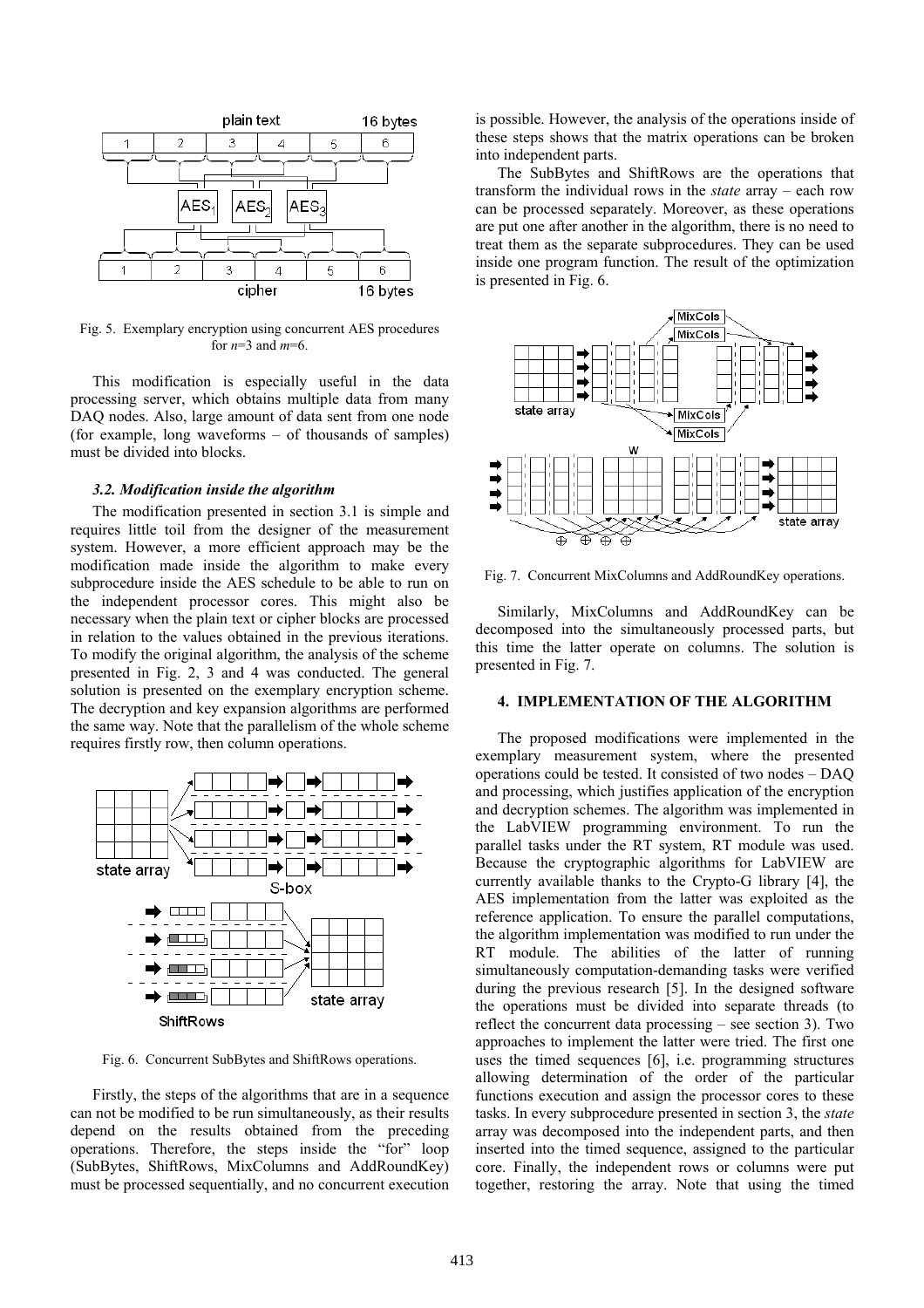structures (designed especially for the RT operating system (RTOS)) makes the AES procedure runnable only under the latter. The example of the algorithm implementation using the timed sequence is in Fig. 8.

The second approach is based on the ability of the RTOS to automatically assign the particular tasks to the processor's cores. This time the array operations are simply divided into the separate data streams, without any explicit core assignment. The example of the code without the timed structures is presented in Fig. 9. The main advantage of such implementation is the ability to run the functions both under the general purpose operating system (GPOS) and RTOS.



Fig. 8. Fragment of the MixColumns procedure using the timed sequence.



Fig. 9. Fragment of the MixColumns procedure without the timed structures.

During tests both implementations were verified with respect to the correctness of the encryption and decryption, and the speed of computations. To obtain the latter the measurement mechanisms of the RT module were exploited, i.e. timestamp measurements with the microsecond accuracy. The first one is used to take the time of the encryption and decryption computations. The second is used to observe, how the processor's cores are used to perform the measurement of application's computations.

To test the algorithm the following laboratory configuration was assembled (similar to [7]):

- RT target a computer run under the RTOS and executing the AES algorithm implemented in the LabVIEW environment. It is equipped with the Intel Core2Quad processor, 2 GB of RAM, 160 GB hard disk drive with FAT32 partition and the network card accepted by the system.
- control node a computer run under Windows  $XP$ operating system, controlling the RT node. It is used to design the software part of the virtual instrument and deploy it on the RT node. It is equipped with the Athlon XP 2800+ processor, 2 GB of RAM and

standard network card. The version of the LabVIEW environment used to design and implement the algorithm was 8.5 (the first one supporting the multicore programming techniques under the RTOS).

Networking infrastructure  $-$  used to ensure the communication between the control node and RT target. Both computers must be equipped with the network cards , which are also connected to the switch.

The laboratory test stand is presented in Fig. 10.



Fig. 10. Laboratory test stand.

# **5. TESTS AND MEASUREMENTS**

All versions of the algorithm were verified using the standard test vectors, including 16-byte plain texts and 16- 24- and 32-byte long keys. The tests included both encryption and decryption to compare the times of both operations. The example of the time analysis of processing one 16-byte word using all types of the keys is presented in Table 1. The algorithm version with the implicit core assignment - ICA (see Fig. 8) is the fastest one, the version with explicit core assignment (ECA) requires too much overhead for the timed structures to be effective against the single block. However, for larger data structures it may be much faster. The encryption and decryption operations have similar time of execution, because both consist of identical number of analogous matrix operations.

Table 1. Speed of different versions of the AES encryption and decryption for the single plain text block and different key lengths.

| Key length | <b>Basic</b> | <b>ICA</b> | ECA.        |
|------------|--------------|------------|-------------|
| AES-128    | 75,35 ms     | 45,78 ms   | 118,74 ms   |
| AES-192    | 96,74 ms     | 51,59 ms   | $150,36$ ms |
| AES-256    | 118,65 ms    | 57,35 ms   | 181,55 ms   |

The reference algorithm from the Crypto-G library worked correctly under GPOS, but did not work under RTOS. On the other hand, the algorithm designed for the RTOS using the time sequences did not run well under the GPOS. The version of the algorithm designed without the RT programming elements worked under both OS.

Another experiment consisted in the block encryption and decryption of the whole waveform gathered in the node (see section 3.1). This time the encryptions mode must be used. In the simplest case, ECB, each identical sample would be encrypted the same way, producing the same